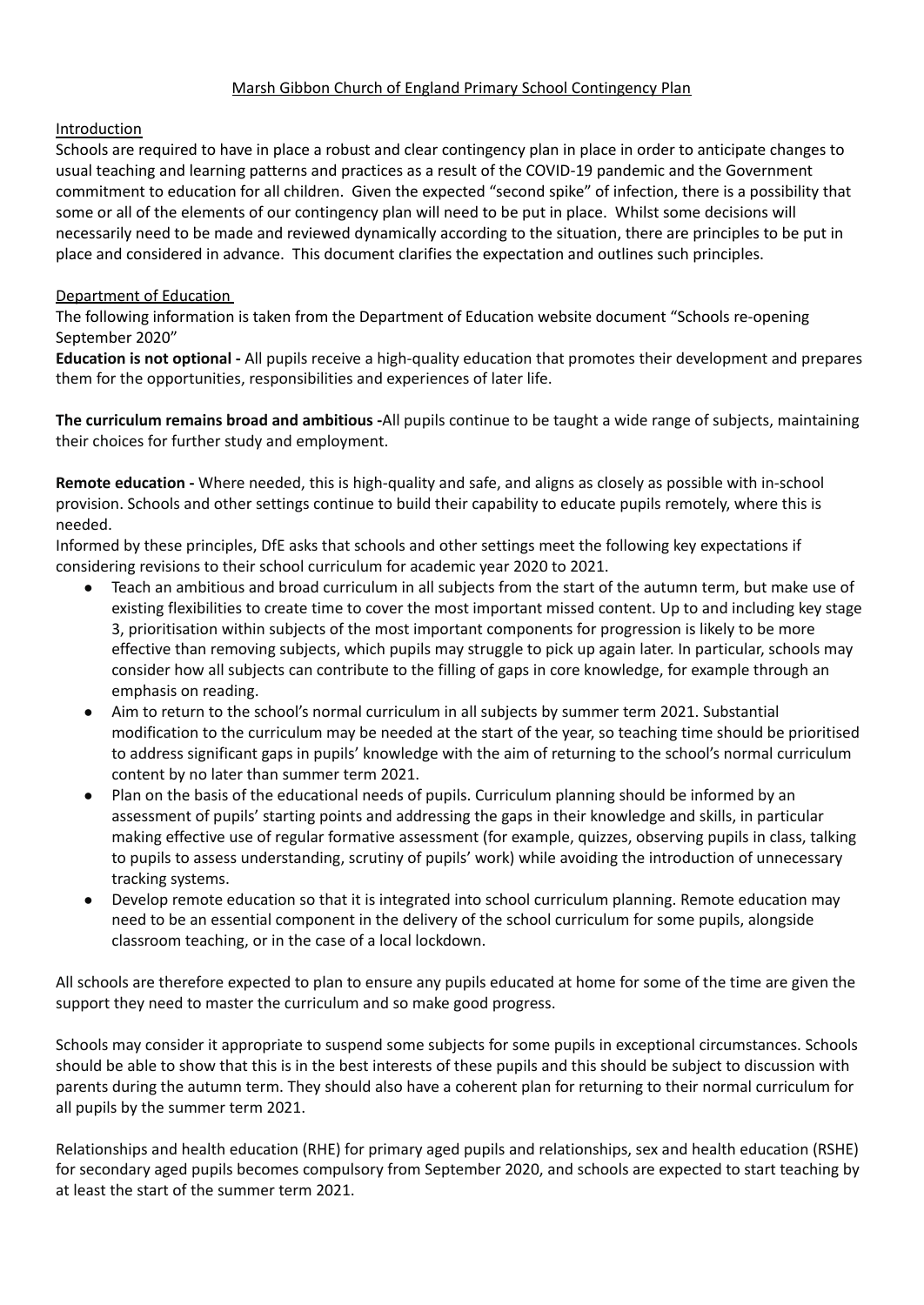| Overview of Measures in Place when Teacher / TA Positive |                                               |                                                                                                                                            |
|----------------------------------------------------------|-----------------------------------------------|--------------------------------------------------------------------------------------------------------------------------------------------|
| Positive Pupil                                           | Class self-isolating                          | Teacher carry out remote lessons                                                                                                           |
|                                                          | Parent/Carers told by Public Health<br>Letter |                                                                                                                                            |
| Positive Teacher                                         | Class self-isolating                          | Pupils to complete work similar to<br>that in Summer 1                                                                                     |
|                                                          | Parent/Carers told by Public Health<br>Letter | If a job share, the other teacher to<br>carry out remote lessons                                                                           |
|                                                          |                                               | TA undertake remote support by<br>telephone                                                                                                |
| Positive TA                                              | Class self-isolating                          | Teacher carry out remote lessons                                                                                                           |
| Teacher self-isolating                                   | Class in school                               | Teacher carry out remote lessons<br>TA undertake support in class with<br>aid of SLT<br>Identified pupils out of class when<br>appropriate |

Provision for Children Self-Isolating because a Household Member is Positive

- Work accessed immediately through Tapestry for EYFS and Google Classroom for other year groups
- White Rose Hub daily maths videos and worksheets made available a week in advance

Provision for Children Unable to Attend School as Shielding

- Weekly learning blocks and homework uploaded in line with what is being taught in school
- Homework submitted and feedback issued through Tapestry / Google Classroom

## Provision for Whole Year Group Self-Isolating and Teacher Well

- Children issued with a blank exercise book
- Children will receive online provision via GoogleMeet
- Teacher will adhere to school timetable as closely as possible providing online lessons through Google Meet
- Teacher will upload resources onto Google Classroom.
- KS2 pupils will be expected to follow lessons online and complete given work
- EYFS/KS1 pupils will be expected to complete core subjects with parental supervision
- Feedback will be provided by the teacher to guide children with the next task and to praise for effort. All reasonable efforts will be made by teacher to do this promptly, bearing in mind their own work / life balance
- Support staff (if well) will contact identified children on a weekly basis (for example SEND/deprived) to ensure their needs are being met. Support staff will also support those children in school on a rota basis.

## Provision for Whole Year Group Self-Isolating and Teacher Unwell

- Children issued with a blank exercise book
- Children will receive online provision via GoogleMeet
- Prepared work to be uploaded onto Google.
- SLT to carry out core subject input if only one class is self-isolating.
- If a class share, the other class teacher will carry out lessons as above on their working days
- Work will be uploaded every morning by 8am onto Google Classroom.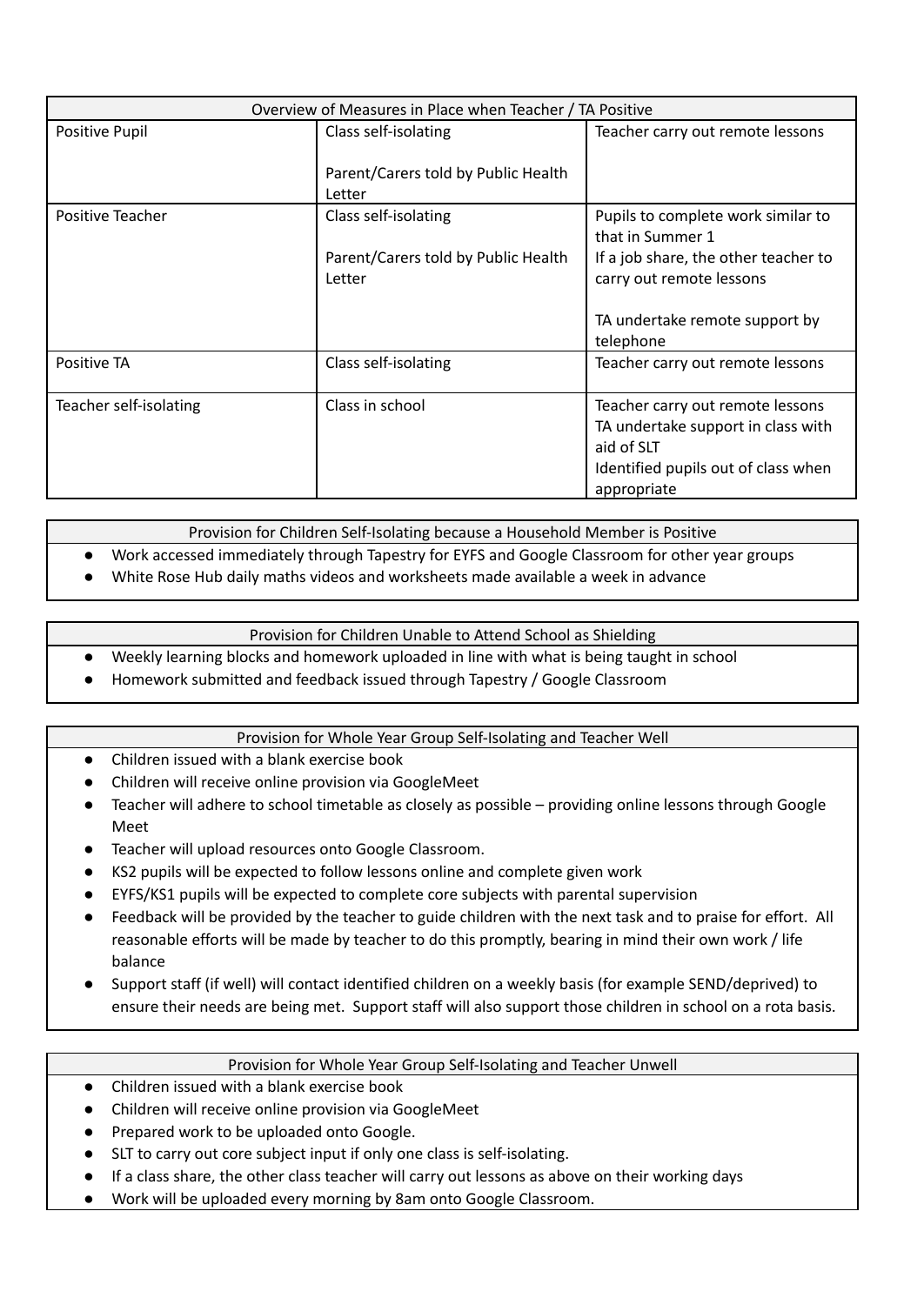- The minimum expectation will be that pupils complete the maths and English tasks and that these are uploaded onto Google classroom.
- Feedback will be provided by SLT if only one class is self-isolating. If job share, all reasonable efforts will be made by teacher to do this promptly, bearing in mind their own work / life balance
- Support staff will contact identified children on a weekly basis (for example SEND/deprived) to ensure their needs are being met. Support staff will also support those children in school on a rota basis.

## Provision for Whole School Closure

- Children issued with a blank exercise book
- Final remote learning plan communicated to parents, including provision for children of critical workers
- Rota implemented for the supervision of critical worker children. LSAs to supervise critical worker / vulnerable children, enabling teaching staff to facilitate remote learning
- Weekly recorded assembly for whole school
- Children will receive online provision via Google Meet
- Work of high quality and equivalent length to the physical school day will be delivered remotely, with a curriculum which is as close as possible to the physical school day.
- Teachers will give two half hour inputs per day one on Maths and one on English. This will enable fair access to everyone, including those families that have more than one child but only one spare laptop/ipad etc. This will include phonics for EYFS/KS1 and SPaG for KS2
- Teachers will have live nurture session per week
- Specialist music teacher will lead a live online lesson per class per week
- Two wider curriculum sessions per week using BBC Bitesize or Oak Academy links, following the curriculum map.
- One RE lesson per week to follow termly planning
- Work will be uploaded every morning by 8am onto Google Classroom.
- The minimum expectation will be that pupils complete the maths and English tasks and that these are uploaded onto Google classroom for the teachers to mark.
- Feedback will be provided by the teacher to guide children with the next task and to praise for effort. All reasonable efforts will be made by teachers to do this promptly, bearing in mind their own work / life balance
- Support staff will contact identified children on a weekly basis (for example SEND/deprived) to ensure their needs are being met. Support staff will also support those children in school on a rota basis.
- Phone call home to all parents once every six weeks (one phone call per day).

## **Live Video Etiquette for Pupils**

- Keep microphone muted unless the teacher asks you to unmute or answer a question.
- On camera, you need to be dressed appropriately, ideally in school uniform, prompt and ready to learn.
- We expect the same excellent behaviour at live lessons as we do at school.
- Make use of chat. You can ask questions, using written English, in the same way you would speak to teachers at school.

## **Live / Pre-Recorded Videos for Teachers**

- For Safeguarding purposes, teachers need to be appropriately dressed and have considered the background carefully when recording lessons or carrying them out live.
- More than one member of staff should be on live Google Classroom or Google meet sessions, and there must always be more than one child present. In school Ipads could be used for this if teachers have laptops.